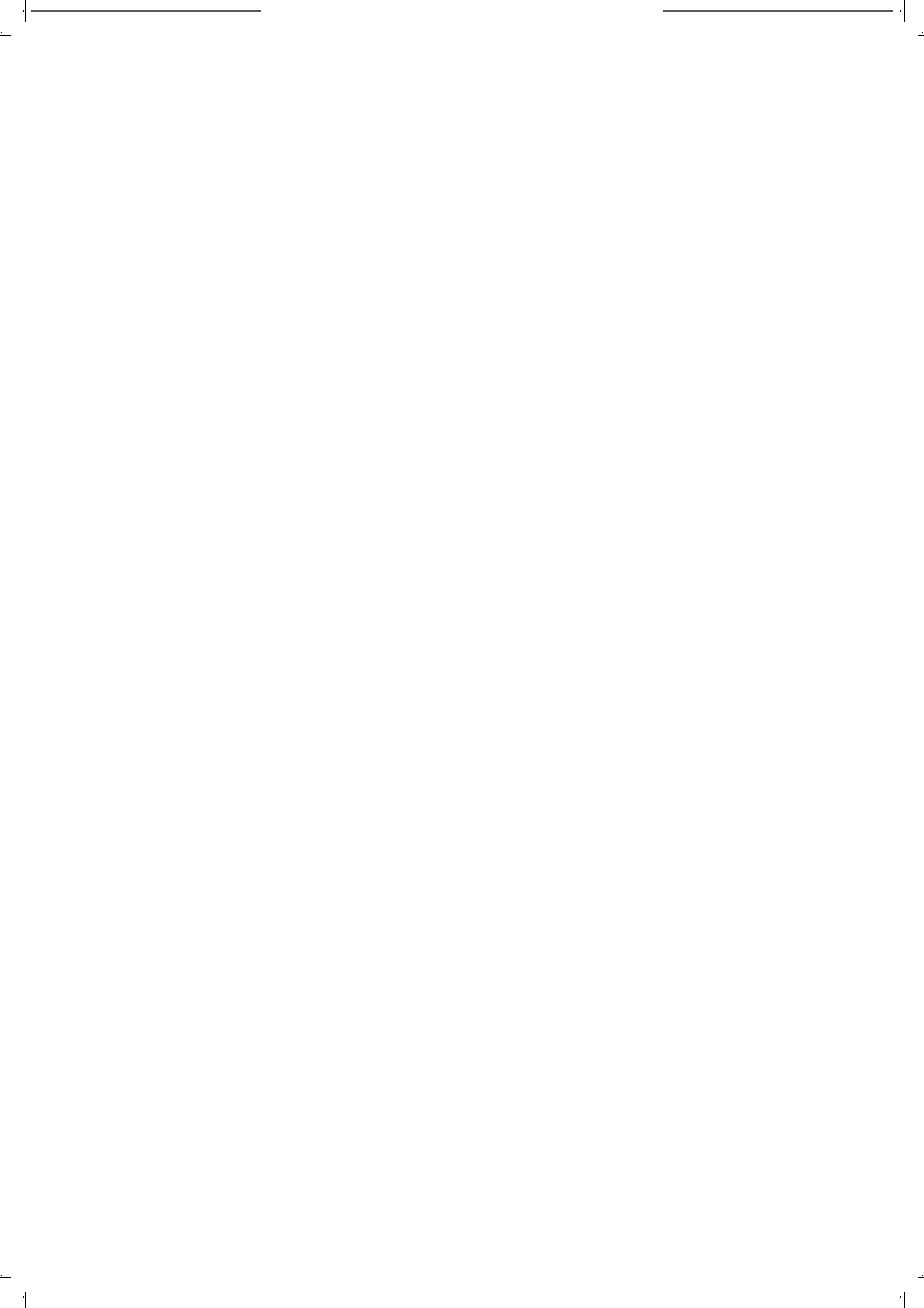## 2.1 Business registers

In practice, business demography statistics require the existence of a statistical or administrative business register. This information varies across countries, although within for EU Member States, as described below, they have moved much closer together as a result of regulations concerning Business Registers.

That all said, it is important for producers and users of enterprise demography statistics to recognise their potential limitations in the context of international comparability - the main one being that the appearance of a business on administrative or business registers does not necessarily coincide with the date at which the business first became active. In some countries for example, businesses may be required to register, or voluntarily register, before any turnover is recorded or production occurs. Indeed it does not necessarily follow that all of these businesses will ever be involved in economic activity; instead they may remain permanently inactive. In yet other countries the administrative registers capture businesses after they have already been active for a while; usually because businesses need to exceed some threshold (commonly turnover or employment based) before registration. In practice this may mean that many small and micro enterprises will be excluded.

The existence of thresholds in business registers is perhaps the most important factor that can cause differences in business demography statistics. Although they attempt to be as exhaustive as possible, business registers will, in practice, use one threshold or another that excludes some businesses. Commonly, the thresholds are based on monetary values, using turnover as the indicator for example, or they are based on employment levels. However the thresholds may be based on other criteria reflecting the institutional make-up of businesses, for example they may exclude some industrial sectors, like agriculture, or all unincorporated firms. Finally the registers, in all countries, will exclude firms operating exclusively in the 'black' or underground economy. Although the economic importance of missing firms is generally not significant, when set against total economic activity, their importance in the context of entrepreneurship, and in particular with regards to Small and Medium Enterprise (SME) policy, is greater, and such shortcomings in business register information need to be recognised in the context of business demography statistics.

Survey based approaches to the measurement of births are also possible but these will typically be of lower quality than information derived from registers, which, in theory, cover all businesses above a certain threshold; although it may be easier to derive estimates of births from surveys since respondents will be able to describe precisely how their businesses were created: takeovers, births etc. Moreover, survey based approaches may also capture the creation of informal enterprises. However, the survey approach also suffers from the usual constraints of survey errors and sample size limitations when detailed data breakdowns are required.

In theory, census data can be at least as good, and sometimes better than register based information, if they have less scope restrictions, but the cost of running a census of businesses every year makes this approach unrealistic for most countries. Data from less frequent censuses may still be of interest but, as discussed in the section on periodicity below, they raise major comparability issues. Moreover, it would be literally impossible to identify enterprise deaths by means of surveys, as there would be no units to be surveyed.

Whilst recognising that many countries outside the EU do not currently have adequate statistical or administrative business registers, indeed, even within the EU the comprehensiveness of these registers varies across countries and time, the manual recommends that the business register serve as the primary and preferred source of information for business demography statistics. This source was chosen for various reasons including the following:

- <sup>N</sup> Using data from statistical business registers is generally quicker and cheaper than conducting a survey, thus minimising the burden on businesses.
- <sup>N</sup> There is a considerable degree of harmonisation of statistical business registers in EU Member States following the adoption of the business registers Regulation (Council Regulation (EEC) No 2186/93 of 22 July 1993 on Community co-ordination in drawing up business registers for statistical purposes). This Regulation sets standards for coverage of activities, units and variables, thus helping to assure a certain level of data quality, particularly as regards comparability.
- N Under the EU Regulation, Member States are required to hold data on the enterprise, a harmonised statistical unit that removes the impact of different legal and organisational infrastructures. Although the enterprise has not yet been fully implemented in all Member States, and issues relating to the delineation of complex enterprises are still under discussion, the use of this unit will ensure a further increase in the comparability of data.